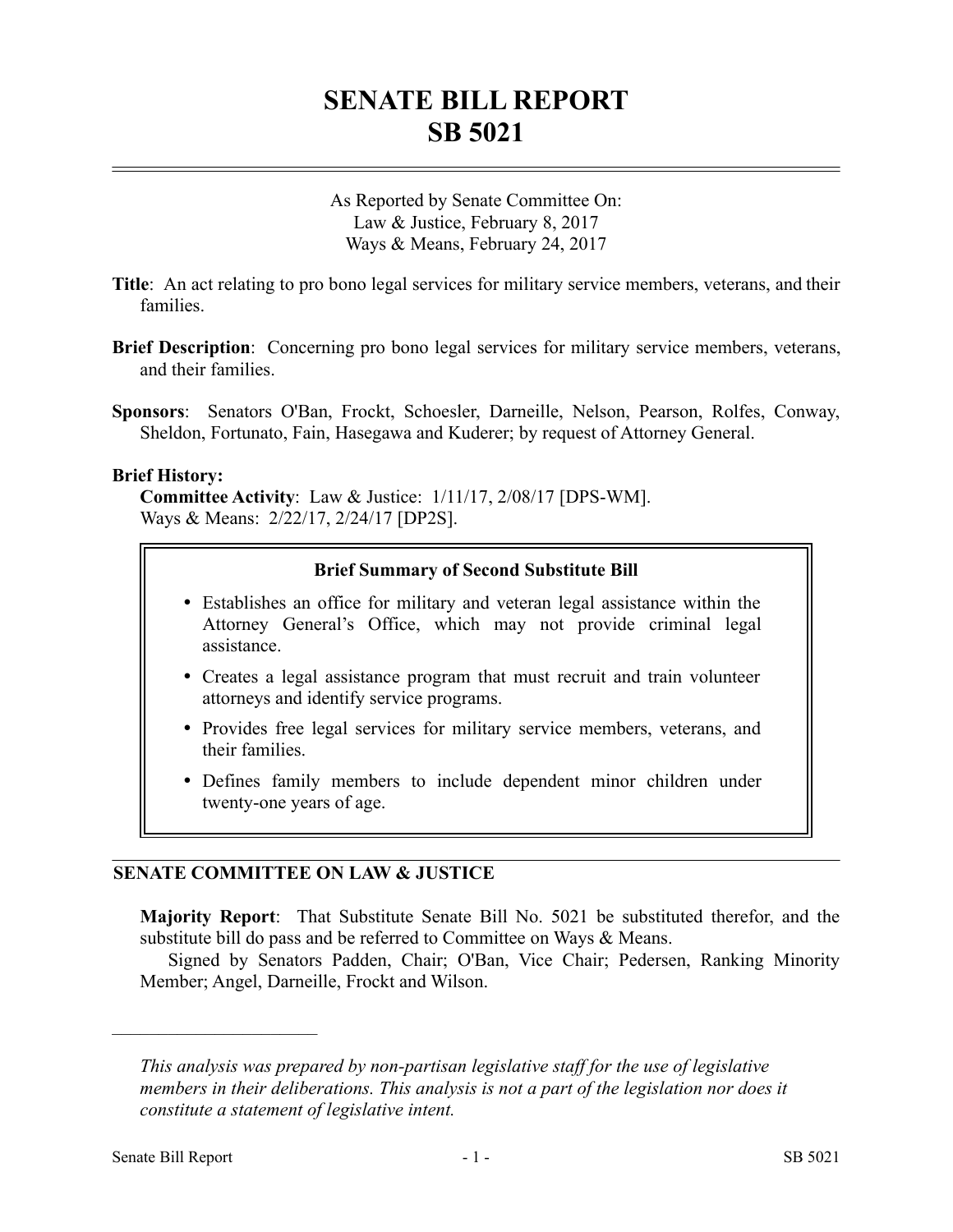**Staff**: Tim Ford (786-7423)

### **SENATE COMMITTEE ON WAYS & MEANS**

**Majority Report**: That Second Substitute Senate Bill No. 5021 be substituted therefor, and the second substitute bill do pass.

Signed by Senators Braun, Chair; Brown, Vice Chair; Rossi, Vice Chair; Honeyford, Vice Chair, Capital Budget ; Ranker, Ranking Minority Member; Rolfes, Assistant Ranking Minority Member, Operating Budget; Frockt, Assistant Ranking Minority Member, Capital Budget; Bailey, Becker, Billig, Conway, Darneille, Fain, Hasegawa, Keiser, Miloscia, Pedersen, Rivers, Schoesler, Warnick and Zeiger.

**Staff**: Daniel Masterson (786-7454)

**Background**: State law prohibits the Attorney General's Office from engaging in the private practice of law. The Attorney General's Office cannot represent private citizens in court either to bring an action on behalf of an individual or to defend an individual. Any private citizen needing such representation should consult a private attorney. Veterans, military personnel, and their families may be eligible to receive certain free or low-fee legal services from a variety of regional and statewide non-profits depending upon their means and the resources of the non-profit entities.

**Summary of Bill (Second Substitute)**: An office of military and veteran legal assistance is created within the Attorney General's Office for the purpose of promoting and facilitating civil legal assistance programs, pro bono services, and self-help services for military service members, veterans, and their family members domiciled or stationed in Washington State. Family members are defined and include dependents under 21 years of age. The legal assistance program does not permit the Attorney General's Office to provide criminal legal assistance.

The legal assistance program must recruit and train volunteer attorneys and identify service programs willing to perform pro bono legal services for military members, veterans, and their families. The Attorney General may apply for and receive grants, gifts, or other contributions to support this legal assistance program.

Creation of the office of military and veteran legal assistance is subject to appropriations.

## **EFFECT OF CHANGES MADE BY WAYS & MEANS COMMITTEE (Second Substitute)**:

Creates the office of military and veteran legal assistance, subject to appropriations.

## **EFFECT OF CHANGES MADE BY LAW & JUSTICE COMMITTEE (First Substitute)**:

Defines family members to include dependent minor children under 21 years of age.

#### **Appropriation**: None.